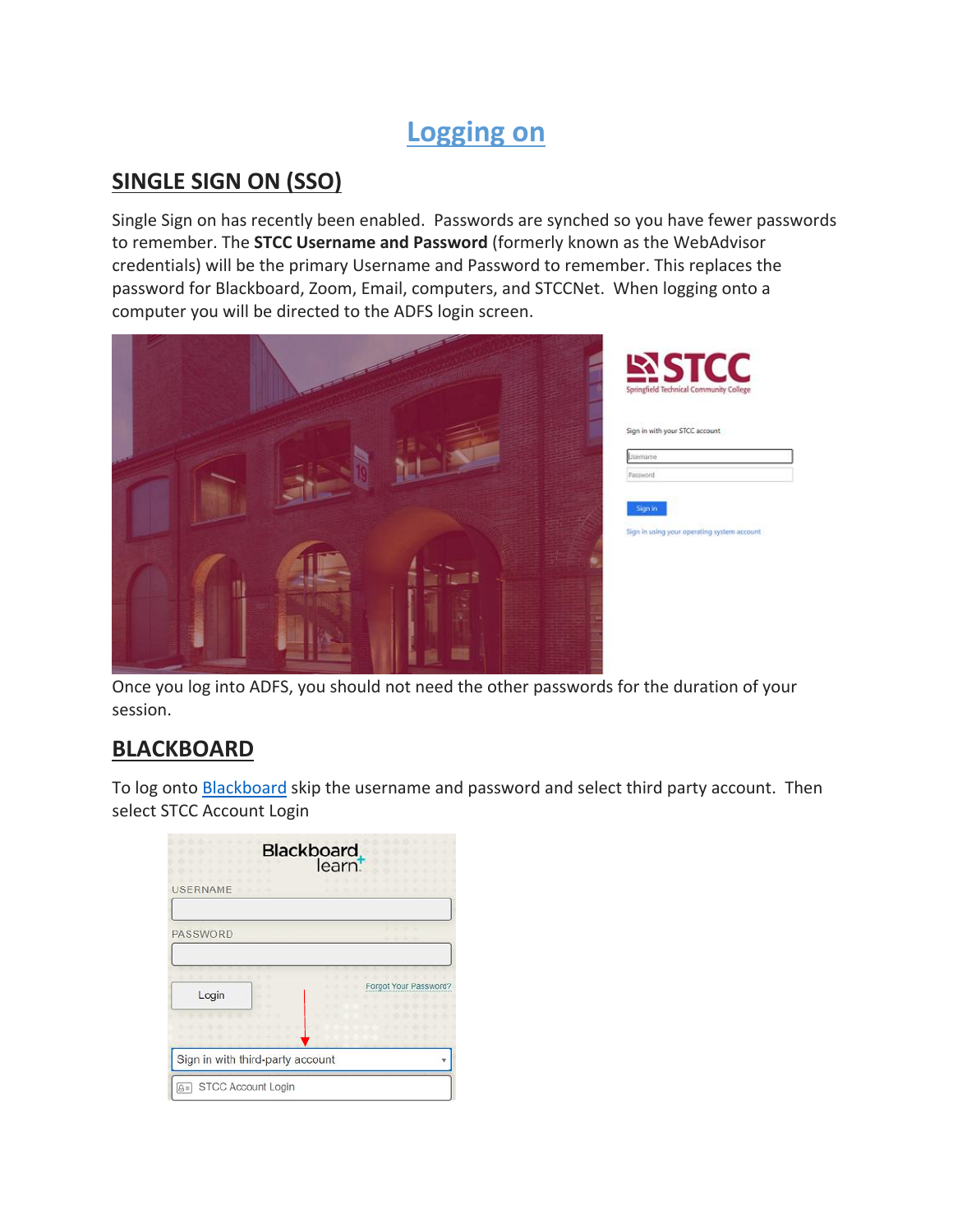### **ZOOM**

To log into [Zoom](https://zoom.us/) skip the Email address and password and select SSO. Then type in "**stcc-edu**" in company domain field.

|                      | Sign In                                                                    |                                 |
|----------------------|----------------------------------------------------------------------------|---------------------------------|
| <b>Email Address</b> |                                                                            |                                 |
| <b>Email Address</b> |                                                                            |                                 |
| Password             |                                                                            |                                 |
| Password             | Forgot?                                                                    |                                 |
| apply.               | Zoom is protected by reCAPTCHA and the Privacy Policy and Terms of Service | Sign In with SSO                |
|                      | Sign In                                                                    | Company Domain                  |
| Stay signed in       | New to Zoom? Sign Up Free                                                  | Nour company domain<br>.zoom.us |
|                      | Or sign in with                                                            | Continue                        |
|                      | G<br>A                                                                     | I don't know the company domain |
| SSO                  | Google<br>Facebook                                                         | < Back                          |

#### **WEBADVISOR**

To log into WebAdvisor go to stcc.edu, select etools, then WebAdvisor. Select Log In.

You will be redirected to the ADFS page. Enter your username and password, then Sign in.



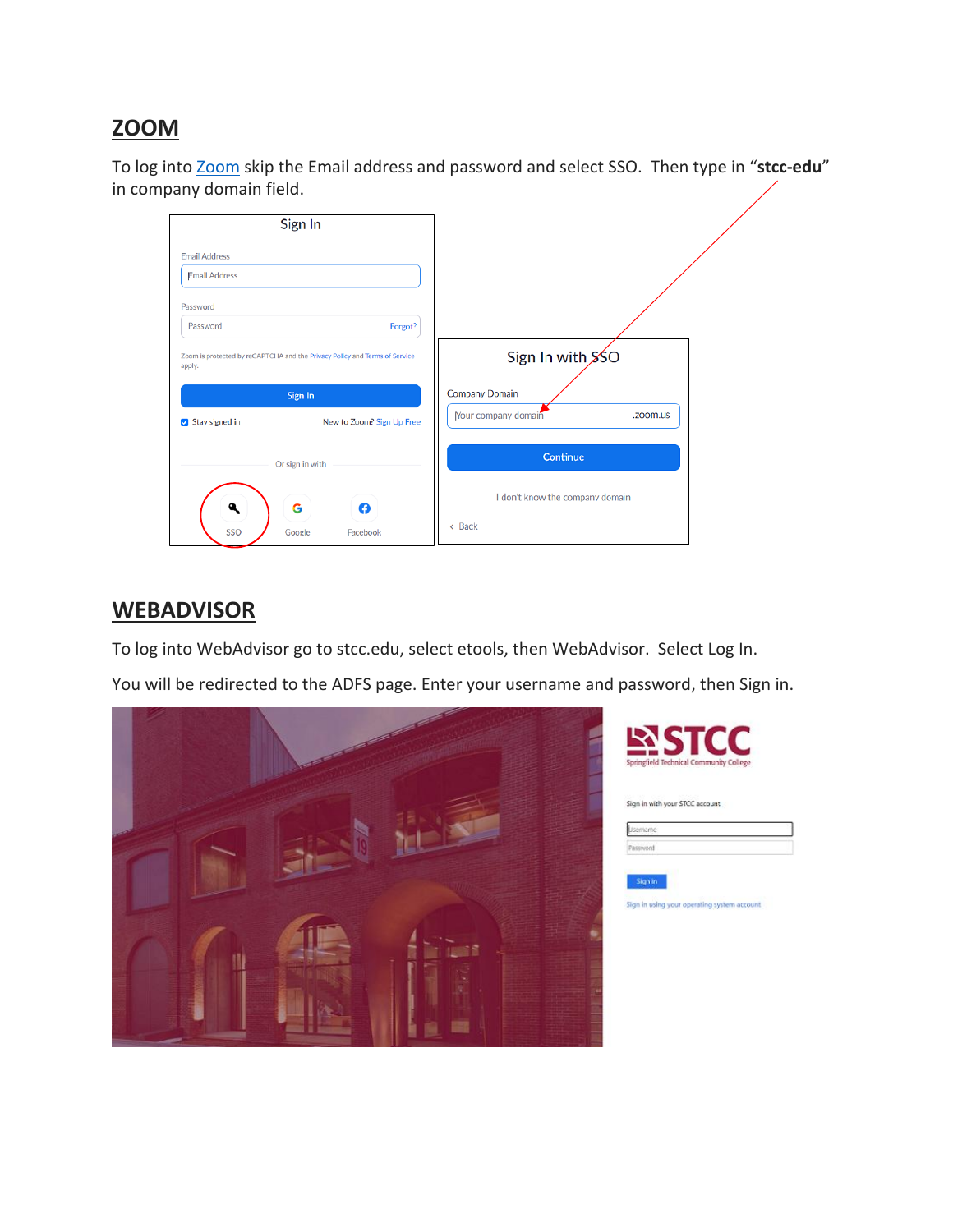### **STCCNet**

To log into the portal go to stcc.edu, select etools, then STCCNet Portal. You will get the ADFS dropdown screen. Type in your username and password then Sign in.

| Sign in               |  |         |        |
|-----------------------|--|---------|--------|
| https://adfs.stcc.edu |  |         |        |
| Username              |  |         |        |
| Password              |  |         |        |
|                       |  | Sign in | Cancel |

## **Email**

To log onto Email from Google Chrome, first log out of any other Gmail account you have open. Go to [Gmail](https://accounts.google.com/signin/v2/identifier?service=mail&passive=true&rm=false&continue=https%3A%2F%2Fmail.google.com%2Fmail%2F&ss=1&scc=1<mpl=default<mplcache=2&emr=1&osid=1&flowName=GlifWebSignIn&flowEntry=ServiceLogin) (type in "mail.google.com" in the address bar).

At the Google Sign in type in your full Email address (including @student.stcc.edu) then select

| Google                                                                |  |  |  |
|-----------------------------------------------------------------------|--|--|--|
| Sign in                                                               |  |  |  |
| to continue to Gmail                                                  |  |  |  |
| Fmail or phone -<br>xxxxxx@student.stcc.edu                           |  |  |  |
| Forgot email?                                                         |  |  |  |
| Not your computer? Use Guest mode to sign in privately.<br>Learn more |  |  |  |
| Next<br>Create account                                                |  |  |  |

next.

If the pop up ADFS windows appears, put in your **Username and Password** (not the email address).